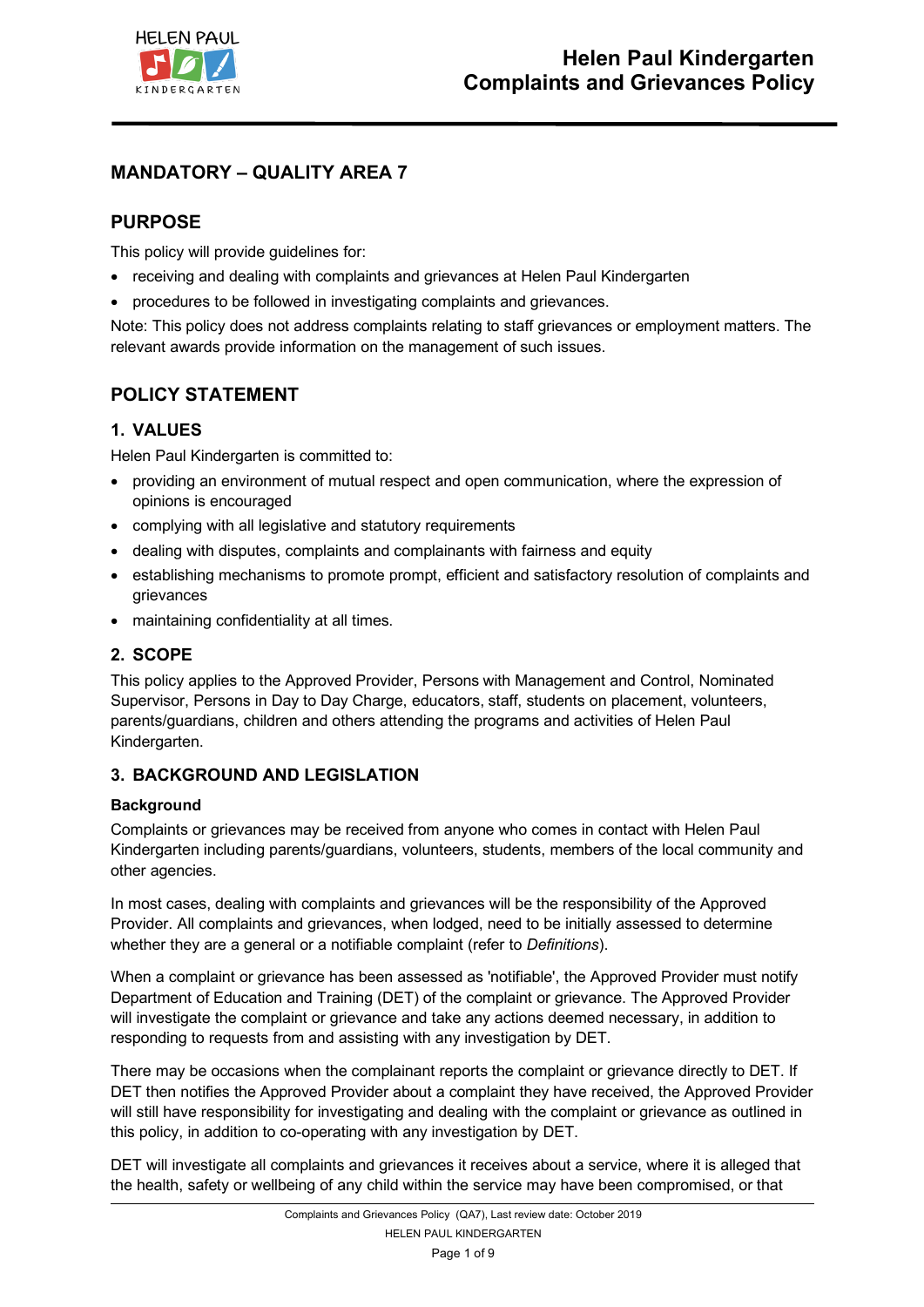

there may have been a contravention of the *Education and Care Services National Law Act 2010* and the *Education and Care Services National Regulations 2011*.

#### **Legislation and standards**

Relevant legislation and standards include but are not limited to:

- *Charter of Human Rights and Responsibilities Act 2006 (Vic)*
- *Children, Youth and Families Act 2005* (Vic)
- *Education and Care Services National Law Act 2010*: Section 174(2)(b)
- *Education and Care Services National Regulations 2011*: Regulations 168(2)(o) and 176(2)(b)
- *Information Privacy Act 2000* (Vic)
- *National Quality Standard*, Quality Area 7: Governance and Leadership
- *Privacy Act 1988* (Cth)
- *Privacy Regulations 2013*(Cth)

The most current amendments to listed legislation can be found at:

- Victorian Legislation Victorian Law Today: http://www.legislation.vic.gov.au/
- Commonwealth Legislation ComLaw: http://www.comlaw.gov.au/

### **4. DEFINITIONS**

The terms defined in this section relate specifically to this policy. For commonly used terms e.g. Approved Provider, Nominated Supervisor, Regulatory Authority etc. refer to the *General Definitions* section of the Policy Folder.

**Complaint:** (In relation to this policy) a complaint is defined as an issue of a minor nature that can be resolved promptly or within 24 hours, and does not require a detailed investigation. Complaints include an expression of displeasure, such as poor service, and any verbal or written complaint directly related to the service (including general and notifiable complaints).

Complaints do not include staff, industrial or employment matters, occupational health and safety matters (unless related to the safety of the children) and issues related to the legal business entity, such as the incorporated association or co-operative.

**Complaints and Grievances Register:** (In relation to this policy) records information about complaints and grievances received at the service, together with a record of the outcomes. This register must be kept in a secure file, accessible only to educators and Responsible Persons at the service. The register can provide valuable information to the Approved Provider on meeting the needs of children and families at the service.

**Dispute resolution procedure:** The method used to resolve complaints, disputes or matters of concern through an agreed resolution process.

**General complaint:** A general complaint may address any aspect of the service e.g. a lost clothing item or the service's fees. Services do not have to inform DET, but the complaint must be dealt with as soon as is practicable to avoid escalation of the issue.

**Grievance:** A grievance is a formal statement of complaint that cannot be addressed immediately and involves matters of a more serious nature e.g. the service is in breach of a policy or the service did not meet the care expectations of a family.

**Mediator:** A person (neutral party) who attempts to reconcile differences between disputants.

**Mediation:** An attempt to bring about a peaceful settlement or compromise between disputants through the objective intervention of a neutral party.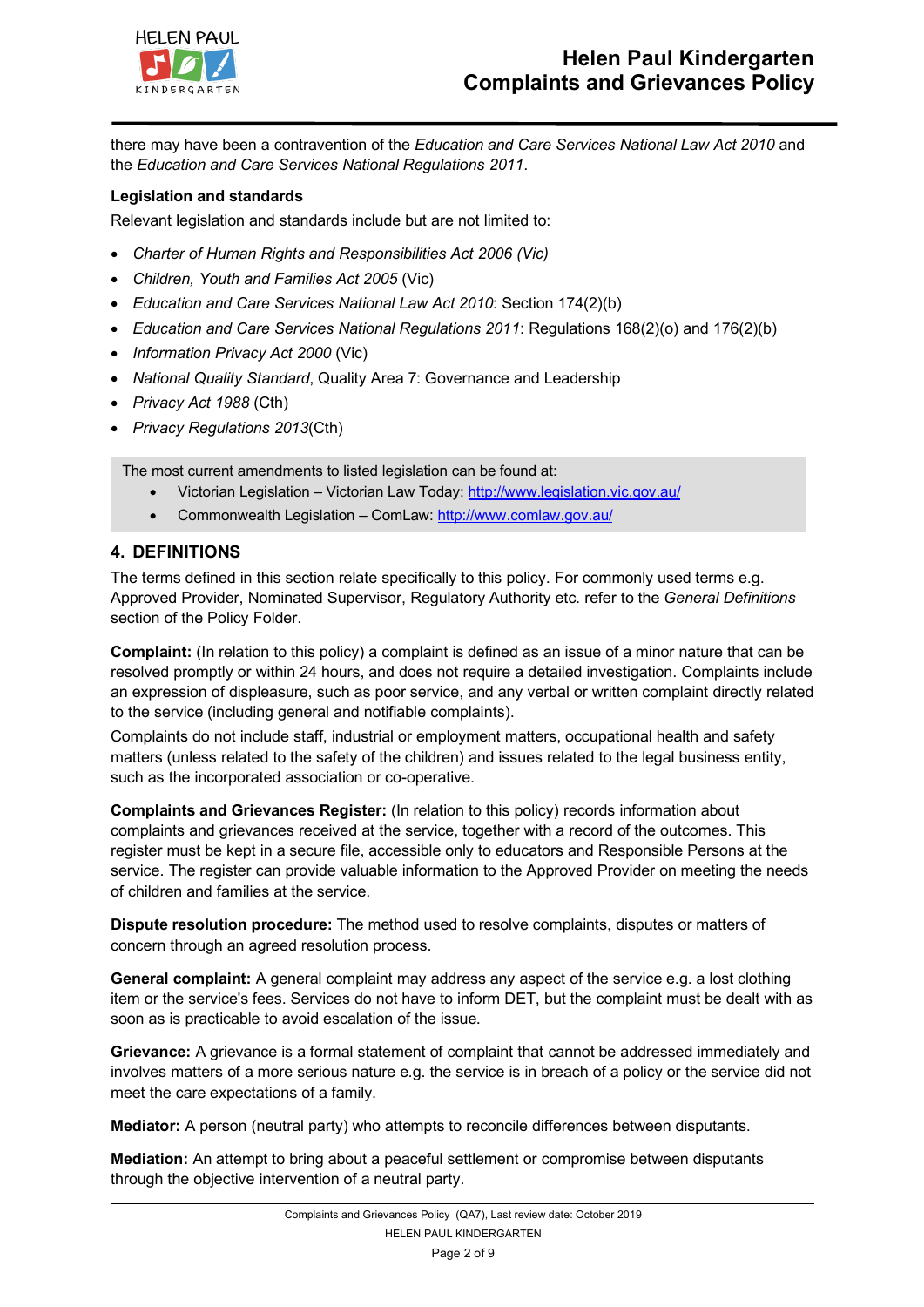

**Notifiable complaint:** A complaint that alleges a breach of the Act or Regulation, or alleges that the health, safety or wellbeing of a child at the service may have been compromised. Any complaint of this nature must be reported by the Approved Provider to the secretary of DET within 24 hours of the complaint being made (Section 174(2)(b), Regulation 176(2)(b)). If the Approved Provider is unsure whether the matter is a notifiable complaint, it is good practice to contact DET for confirmation. Written reports to DET must include:

- details of the event or incident
- the name of the person who initially made the complaint
- if appropriate, the name of the child concerned and the condition of the child, including a medical or incident report (where relevant)
- contact details of a nominated member of the Grievances Subcommittee/investigator
- any other relevant information.

Written notification of complaints must be submitted using the appropriate forms, which can be found on the ACECQA website: www.acecqa.gov.au or submitted via ACECQA's online portal NQA-ITS

**Serious incident:** An incident resulting in the death of a child, or an injury, trauma or illness for which the attention of a registered medical practitioner, emergency services or hospital is sought or should have been sought. This also includes an incident in which a child appears to be missing, cannot be accounted for, is removed from the service in contravention of the Regulations or is mistakenly locked in/out of the service premises (Regulation 12). A serious incident should be documented in an *Incident, Injury, Trauma and Illness Record* (sample form available on the ACECQA website) as soon as possible and within 24 hours of the incident. The Regulatory Authority (DET) must be notified within 24 hours of a serious incident occurring at the service (Regulation 176(2)(a)). Records are required to be retained for the periods specified in Regulation 183.

### **5. SOURCES AND RELATED POLICIES**

### **Sources**

- ACECQA: www.acecqa.gov.au
- Department of Education and Training (DET) Regional Office details are available under 'Contact Us' on the DET website: www.education.vic.gov.au
- ELAA *Early Childhood Management Manual:* www.elaa.org.au
- *The Kindergarten Guide* (Department of Education and Early Childhood Development) is available under *early childhood / service providers on the DET website:* www.education.vic.gov.au

### **Service policies**

- *Code of Conduct Policy*
- *Incident, Injury, Trauma and Illness Policy*
- *Inclusion and Equity Policy*
- *Interactions with Children Policy*
- *Privacy and Confidentiality Policy*
- *Staffing Policy*

# **PROCEDURES**

### **The Approved Provider is responsible for:**

• being familiar with the *Education and Care Services National Law Act 2010* and the *Education and Care Services National Regulations 2011*, service policies and constitution, and complaints and grievances policy and procedures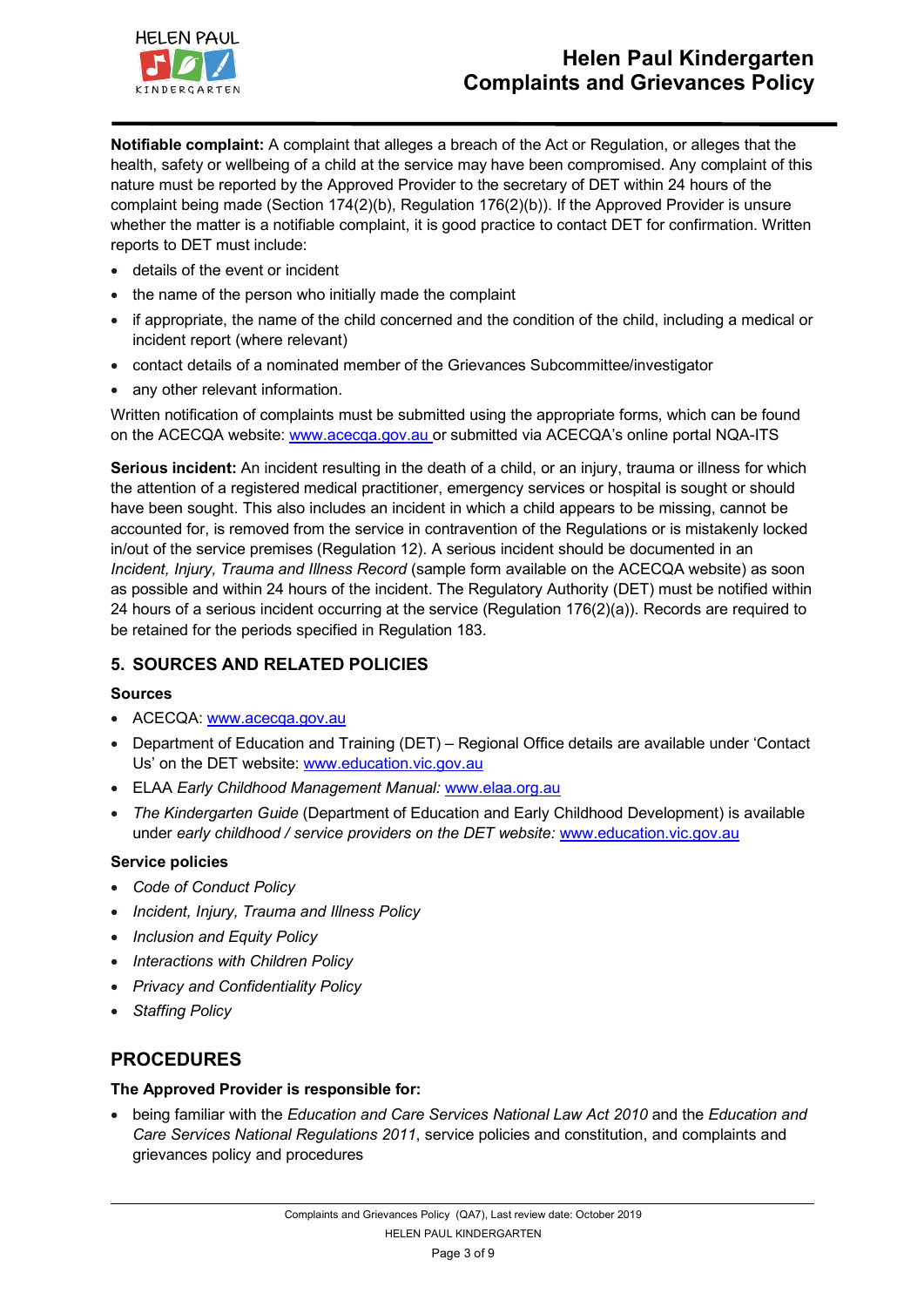

- identifying, preventing and addressing potential concerns before they become formal complaints/grievances
- ensuring that the name and telephone number of the Responsible Person (refer to *Staffing Policy*) to whom complaints and grievances may be addressed are displayed prominently at the main entrance of the service (Regulation173(2)b))
- ensuring that the address and telephone number of the Authorised Officer at the DET regional office are displayed prominently at the main entrance of the service (Regulation 173(2)(e))
- advising parents/guardians and any other new members of Helen Paul Kindergarten of the complaints and grievances policy and procedures upon enrolment
- ensuring that this policy is available for inspection at the service at all times (Regulation 171)
- being aware of, and committed to, the principles of communicating and sharing information with service employees, members and volunteers
- responding to all complaints and grievances in the most appropriate manner and at the earliest opportunity
- treating all complainants fairly and equitably
- providing a *Complaints and Grievances Register* (refer to *Definitions*) and ensuring that staff record complaints and grievances along with outcomes
- complying with the service's *Privacy and Confidentiality Policy* and maintaining confidentiality at all times (Regulations 181, 183)
- establishing a Grievances Subcommittee or appointing an investigator to investigate and resolve grievances (refer to Attachment 1 – Sample terms of reference for a Grievances Subcommittee/investigator)
- referring notifiable complaints (refer to *Definitions*), grievances (refer to *Definitions*) or complaints that are unable to be resolved appropriately and in a timely manner to the Grievances Subcommittee/investigator
- informing DET in writing within 24 hours of receiving a notifiable complaint (refer to *Definitions*) (Act 174(4), Regulation 176(2)(b))
- receiving recommendations from the Grievances Subcommittee/investigator and taking appropriate action.

### **The Nominated Supervisor, Persons in Day to Day Charge, educators and other staff are responsible for:**

- responding to and resolving issues as they arise where practicable
- maintaining professionalism and integrity at all times
- discussing minor complaints directly with the party involved as a first step towards resolution (the parties are encouraged to discuss the matter professionally and openly work together to achieve a desired outcome)
- informing complainants of the service's *Complaints and Grievances Policy*
- recording all complaints and grievances in the *Complaints and Grievances Register* (refer to *Definitions*)
- notifying the Approved Provider if the complaint escalates and becomes a grievance (refer to *Definitions*), is a notifiable complaint (refer to *Definitions*) or is unable to be resolved appropriately in a timely manner
- providing information as requested by the Approved Provider e.g. written reports relating to the grievance
- complying with the service's *Privacy and Confidentiality Policy* and maintaining confidentiality at all times (Regulations 181, 183)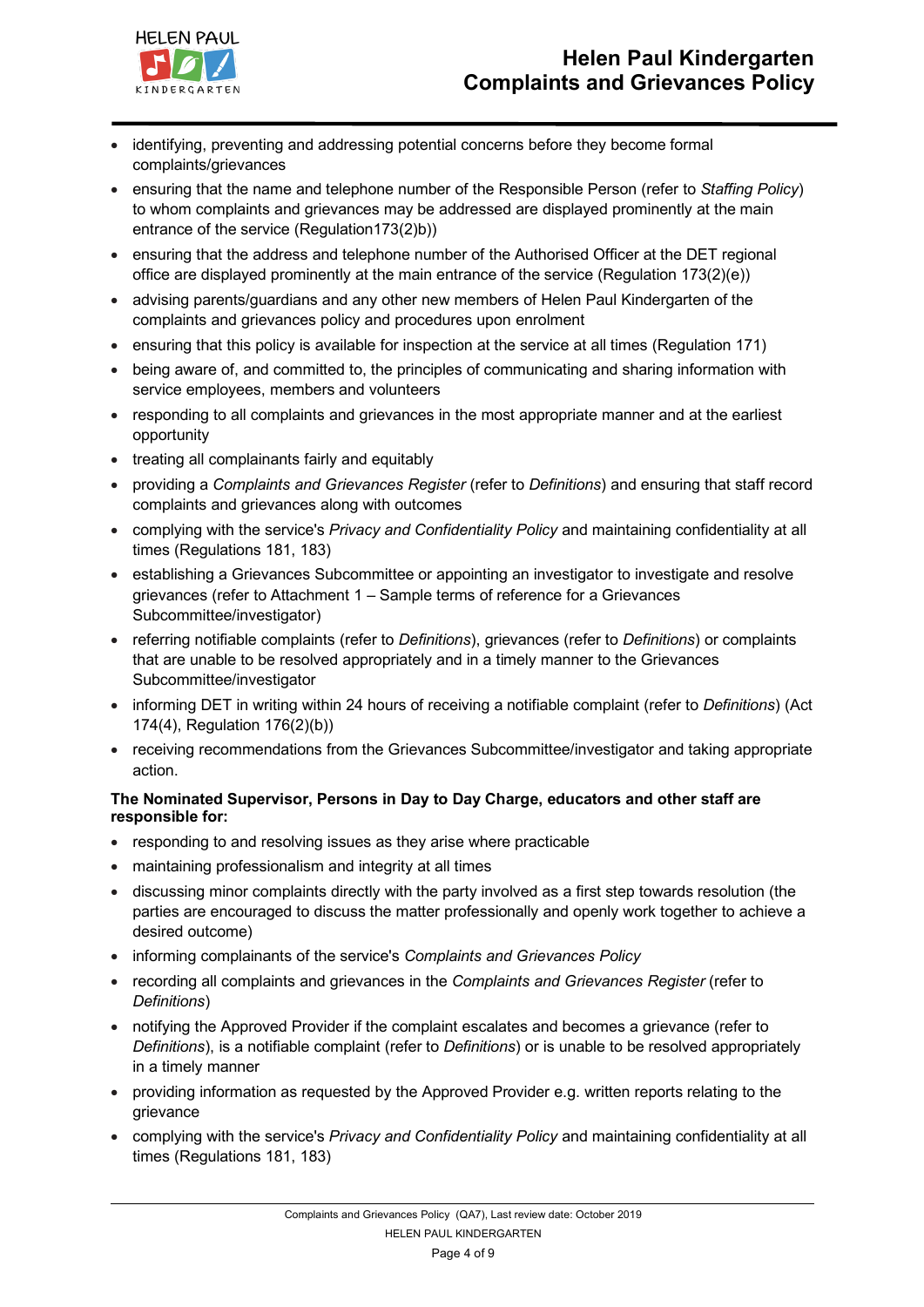

• working co-operatively with the Approved Provider and DET in any investigations related to grievances about Helen Paul Kindergarten, it's programs or staff.

### **Parents/guardians are responsible for:**

- raising a complaint directly with the person involved, in an attempt to resolve the matter without recourse to the complaints and grievances procedures
- communicating (preferably in writing) any concerns relating to the management or operation of the service as soon as is practicable
- raising any unresolved issues or serious concerns directly with the Approved Provider, via the Nominated Supervisor/educator or through the Grievances Subcommittee/investigator
- maintaining complete confidentiality at all times
- co-operating with requests to meet with the Grievances Subcommittee and/or provide relevant information when requested in relation to complaints and grievances.

**Volunteers and students, while at the service, are responsible for following this policy and its procedures.**

## **EVALUATION**

In order to assess whether the values and purposes of the policy have been achieved, the Approved Provider will:

- regularly seek feedback from everyone affected by the policy regarding its effectiveness
- monitor complaints and grievances as recorded in the *Complaints and Grievances Register* to assess whether satisfactory resolutions have been achieved
- review the effectiveness of the policy and procedures to ensure that all complaints have been dealt with in a fair and timely manner
- keep the policy up to date with current legislation, research, policy and best practice
- revise the policy and procedures as part of the service's policy review cycle, or as required
- notify parents/guardians at least 14 days before making any changes to this policy or its procedures.

# **ATTACHMENTS**

- Attachment 1: Terms of reference for the Grievances Subcommittee
- Attachment 2: Dealing with complaints and grievances

### **AUTHORISATION**

This policy was adopted by the Approved Provider of Helen Paul Kindergarten on 7 October 2019

# **REVIEW DUE: 2021**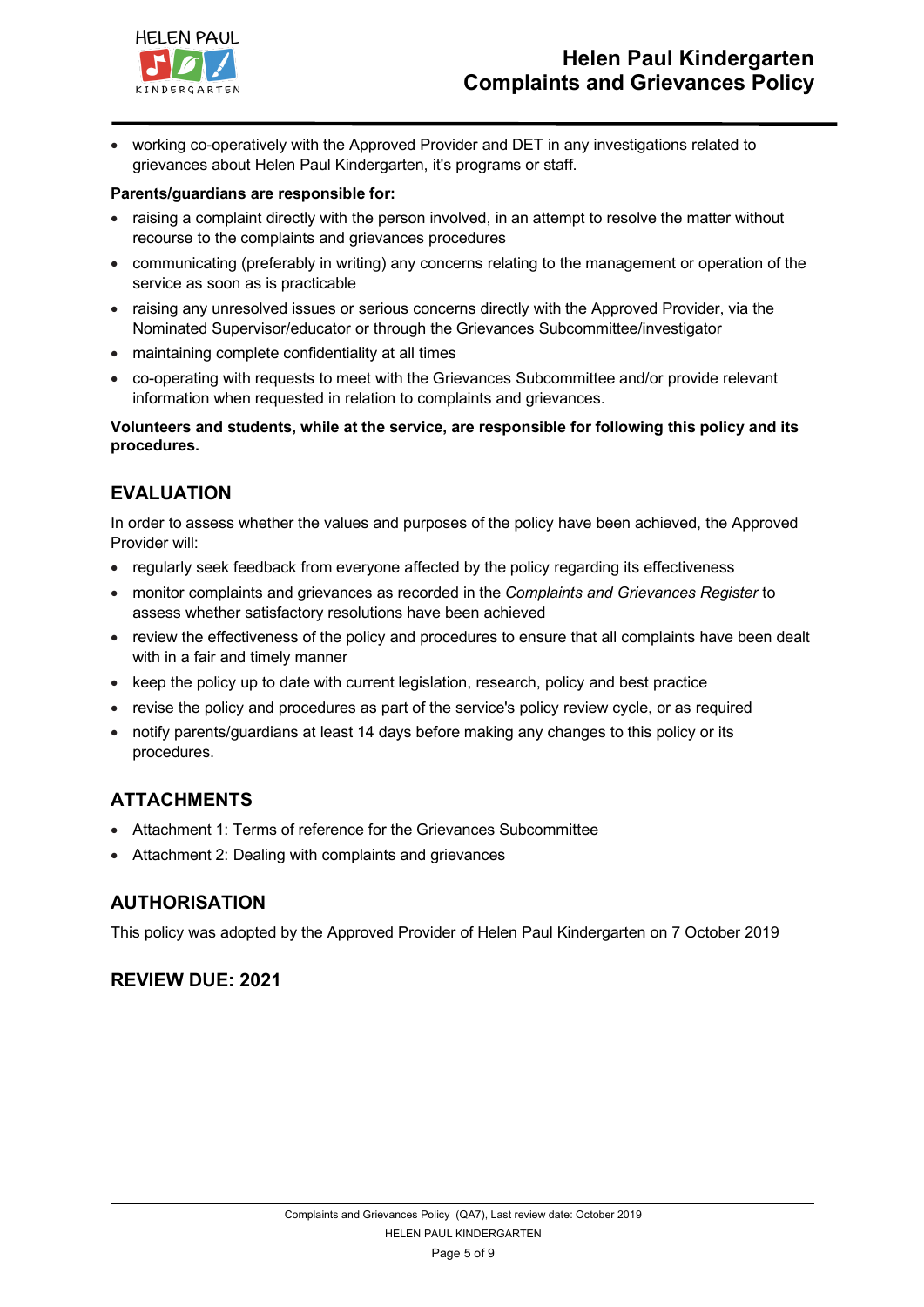

# **ATTACHMENT 1 Terms of reference for the Grievances Subcommittee**

### DATE ESTABLISHED: [Insert Date Here]

### **PURPOSE**

• A Grievances Subcommittee has been established by the Approved Provider of Helen Paul Kindergarten to investigate and resolve grievances lodged with Helen Paul Kindergarten.

### **MEMBERSHIP**

Three people are nominated by the Approved Provider, which includes a minimum of one Responsible Person (refer to *Definitions*).

The Helen Paul Kindergarten Grievance Subcommittee will consist of the individuals' serving in the following Executive Committee positions:

- President (convenor of Grievance Subcommittee)
- Vice President
- Secretary

### **TIME PERIOD NOMINATED**

The Grievances Subcommittee shall be appointed for one calendar year,

### **MEETING REQUIREMENTS**

The subcommittee convenor is responsible for organising meetings as soon as is practicable after receiving a complaint or grievance.

### **DECISION-MAKING AUTHORITY**

The subcommittee is required to fulfil only those tasks and functions as outlined in these terms of reference.

The Approved Provider may decide to alter the decision-making authority of the subcommittee at any time.

### **BUDGET ALLOCATION**

All expenditure to be incurred by the subcommittee must be approved by the Approved Provider. A request in writing must be submitted by the subcommittee.

### **REPORTING REQUIREMENTS OF THE COMMITTEE**

- The subcommittee is required to keep minutes of all meetings held. These are to be kept in a secure file.
- The convenor is required to present a written report to the Approved Provider about the grievance, ensuring that privacy and confidentiality are maintained according to the service's *Privacy and Confidentiality Policy*.

### **TASKS AND FUNCTIONS OF THE GRIEVANCES SUBCOMMITTEE/INVESTIGATOR**

- Responding to complaints in a timely manner
- Investigating all complaints received in a discreet and responsible manner
- Implementing the procedures outlined in Attachment 2 Dealing with complaints and grievances
- Acting fairly and equitably, and maintaining confidentiality at all times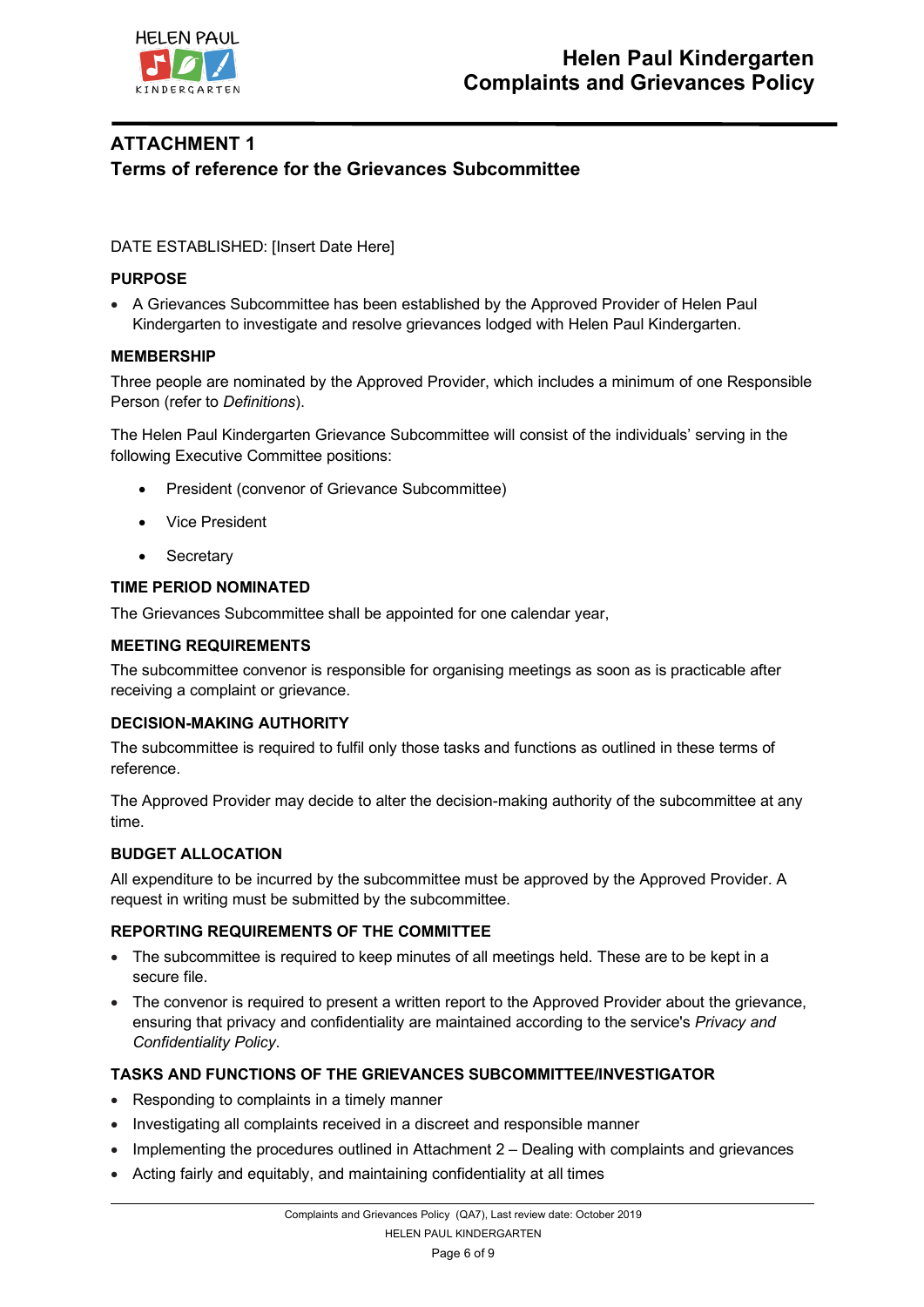

- Informing the Approved Provider if a complaint is assessed as notifiable
- Keeping the Approved Provider informed about complaints that have been received and the outcomes of investigations
- Providing the Approved Provider with recommendations for action
- Ensuring decisions are based on the evidence that has been gathered
- Reviewing the terms of reference of the Grievances Subcommittee/investigator at commencement and on completion of their term. Suggestions for alterations are to be presented to and approved by the Approved Provider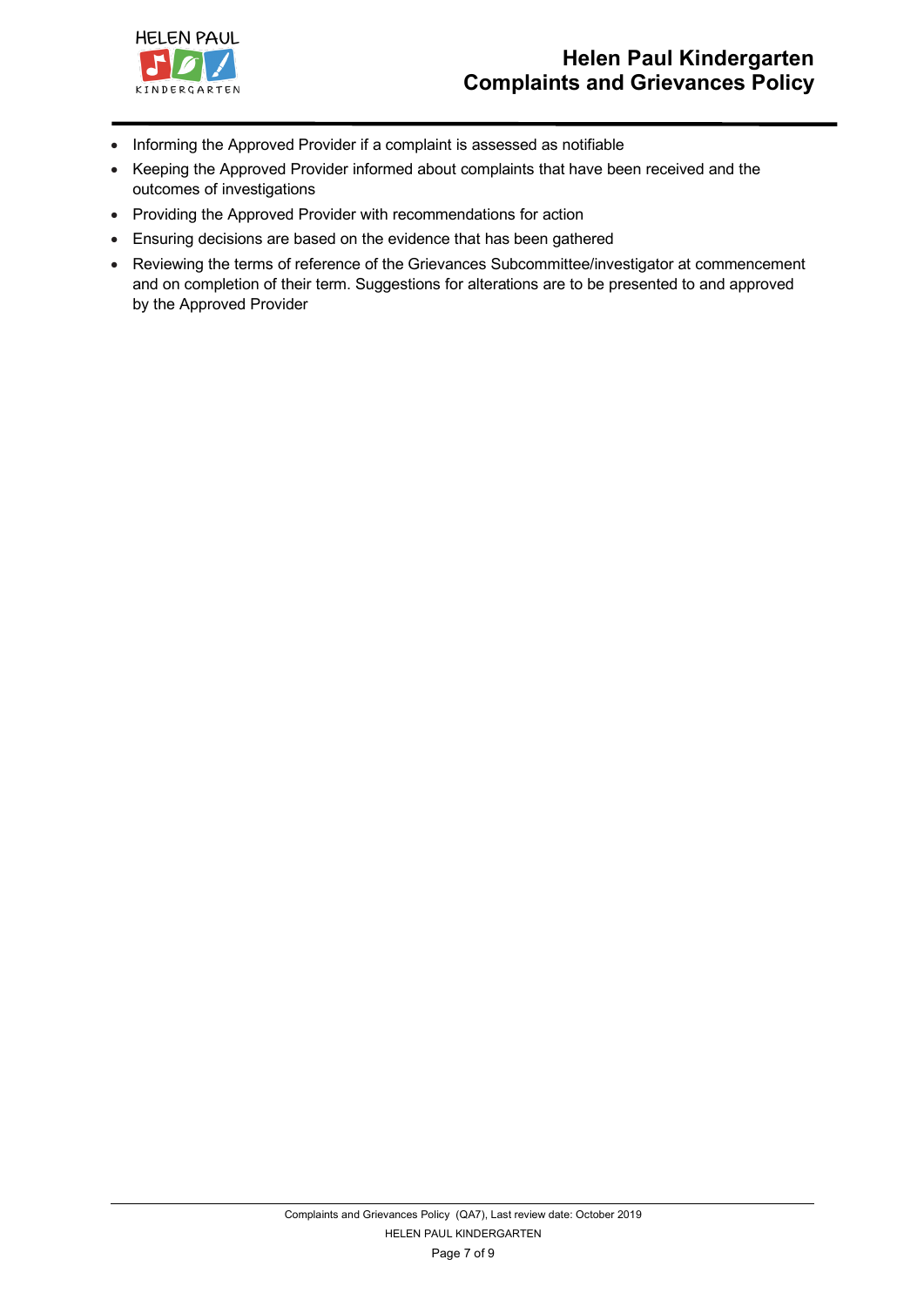

# **ATTACHMENT 2 Dealing with complaints and grievances**

### **DEALING WITH A COMPLAINT**

When a complaint is received, the person to whom the complaint is addressed will:

- inform the complainant of the service's *Complaints and Grievances Policy*
- encourage the complainant to resolve the complaint with the person directly, or to submit their complaint in writing
- enter the complaint in the *Complaints and Grievances Register* (refer to *Definitions*) together with the outcome
- comply with the service's *Privacy and Confidentiality Policy* with regard to all meetings/discussions in relation to a complaint
- inform the Approved Provider if the complaint escalates and becomes a grievance (refer to *Definitions*), a notifiable complaint (refer to *Definitions*) or is unable to be resolved appropriately in a timely manner.

### **DEALING WITH A GRIEVANCE**

When a formal complaint or grievance is lodged with the service:

- the staff member receiving the formal complaint or grievance will record all relevant details regarding the grievance in the *Complaints and Grievances Register* (refer to *Definitions*) and immediately inform the Approved Provider
- the Approved Provider must inform the service's Grievances Subcommittee, if there is one, or appoint an investigator(s) to investigate the grievance
- the Grievances Subcommittee/investigator will assess the grievance to determine if it is a notifiable grievance (refer to *Definitions*)
- if the grievance is notifiable, the Approved Provider will be responsible for notifying DET. This must be in writing within 24 hours of receiving the complaint (Regulation 176(2)(b))
- the written report to DET needs to be submitted using the appropriate forms from ACECQA and will include:
	- details of the event or incident
	- the name of the person who initially made the complaint
	- if appropriate, the name of the child concerned and the condition of the child, including a medical or incident report (where relevant)
	- contact details of a nominated member of the Grievances Subcommittee/investigator
	- any other relevant information
- if the Approved Provider is unsure if the complaint is a notifiable complaint, it is good practice to contact DET for confirmation.

### **GRIEVANCES SUBCOMMITTEE/INVESTIGATOR RESPONSIBILITIES AND PROCEDURES**

In the event of a grievance being lodged, the Grievances Subcommittee/investigator will:

- convene as soon as possible to deal with the grievance in a timely manner
- disclose any conflict of interest relating to any member of the subcommittee/panel of investigators. Such members must stand aside from the investigation and subsequent processes
- consider the nature and the details of the grievance
- identify which service policies (if any) the grievance involves
- inform the Approved Provider if their involvement is required under any other service policies